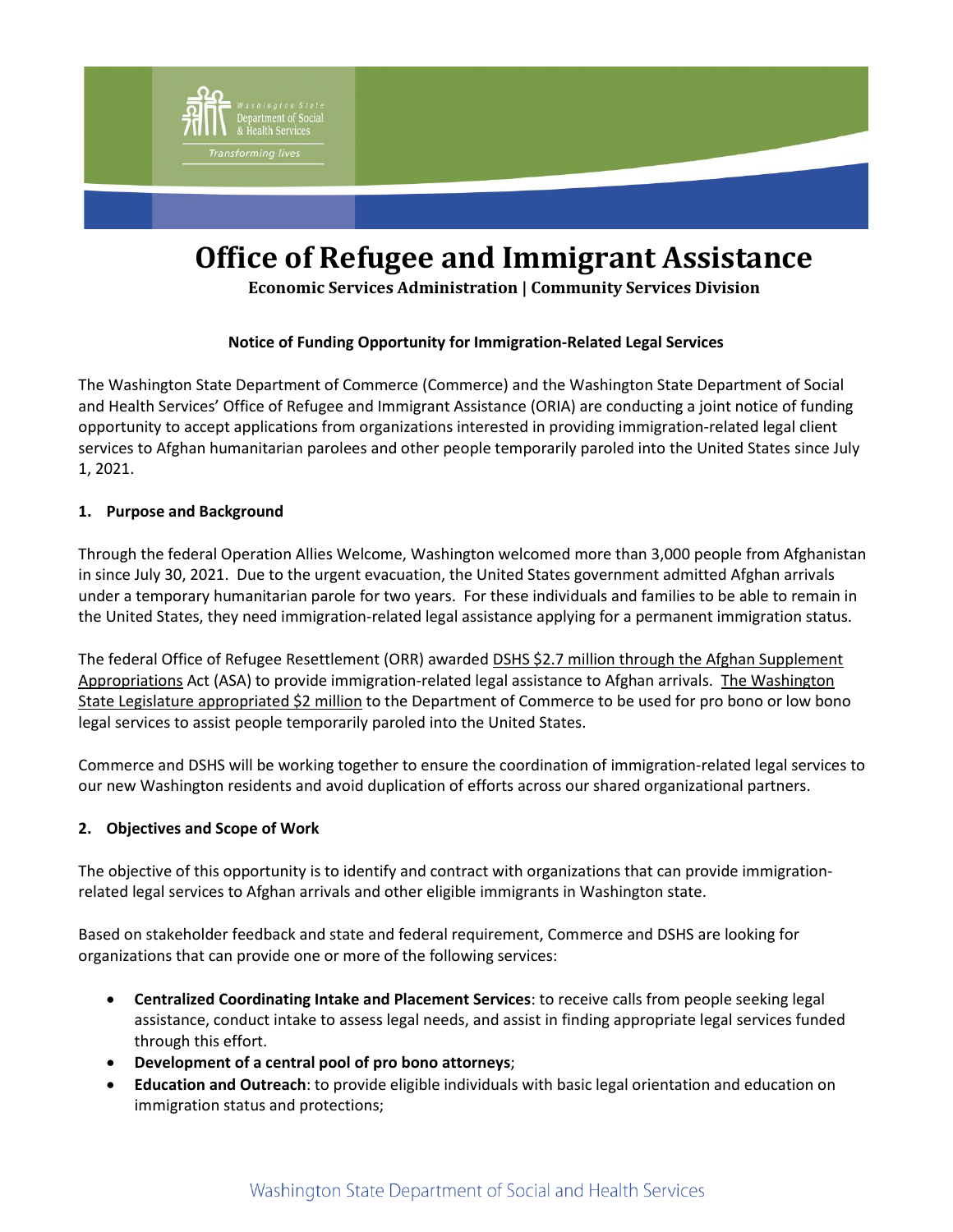DSHS Office of Refugee and Immigrant Assistance Funding Opportunity: Immigration-Related Legal Services May 11, 2022

 **Direct Client Assistance**: consult with eligible individuals to determine immigration-related legal assistance, assist with submitting immigration-related forms, representing clients and responding to immigration-related inquiries, and other assistance as required to support the clients.

After contracts are awarded, Commerce and DSHS will facilitate an immigration-related legal services work group comprised of all the awarded organizations. The purpose of the work group will be to continue to coordinate service across partners and to ensure that needs are being met.

#### **3. Funding**

The Department of Commerce is investing \$1,800,000 via [Engrossed Substitute Senate Bill 5693](https://lawfilesext.leg.wa.gov/biennium/2021-22/Pdf/Bills/Session%20Laws/Senate/5693-S.SL.pdf#page=1) to "be used for pro bono or low bono legal services to assist indigent Washington residents who were temporarily paroled into the United States in 2021 or 2022 with asylum applications or other matters related to adjusting immigration status." These resources must be expended by June 30, 2023.

The DSHS Office of Refugee and Immigrant Assistance received \$2,752,339 to provide immigration-related legal services to citizens or national of Afghanistan that are eligible for federal resettlement services.

To coordinate the statewide immigration-related legal services available to Afghans and other recently arrived individuals, Commerce and DSHS will work collaboratively to contract with service providers. The goal will be to coordinate the services being funded and avoid duplication. Due to the number of people needing these services, it is critical to strategize the investment of funds. Timeliness is also critical due to the lengthy processing times for immigration benefits by the federal government and the volume of applications needing to be submitted and process.

#### **4. Timeline and Process**

Applications from qualified organizations are due to DSHS by Wednesday, May 25, 2022 at 5:00 pm PST. DSHS will work with Commerce to establish a panel of evaluators to evaluate and score the applications. Successful applicants will be notified by June 6, 2022. Contract negotiations will take place after applicants are notified with contracts beginning on July 1, 2022.

- May 11, 2022: Notice of Funding Opportunity opens.
- May 18, 2022: Submit questions to DSHS for clarification.
- May 25, 2022: Applications are submitted to DSHS.
- May 26-31, 2022: Panel review of applications.
- June 6, 2022: Successful applicants notified.
- July 1, 2022: Contracts begin.

#### **5. Applicant Minimum Qualification**

Successful applicants must meet the following qualifications:

- Have a current State of Washington business license,
- $\bullet$  Be a nonprofit organization with a 501(c)3 status,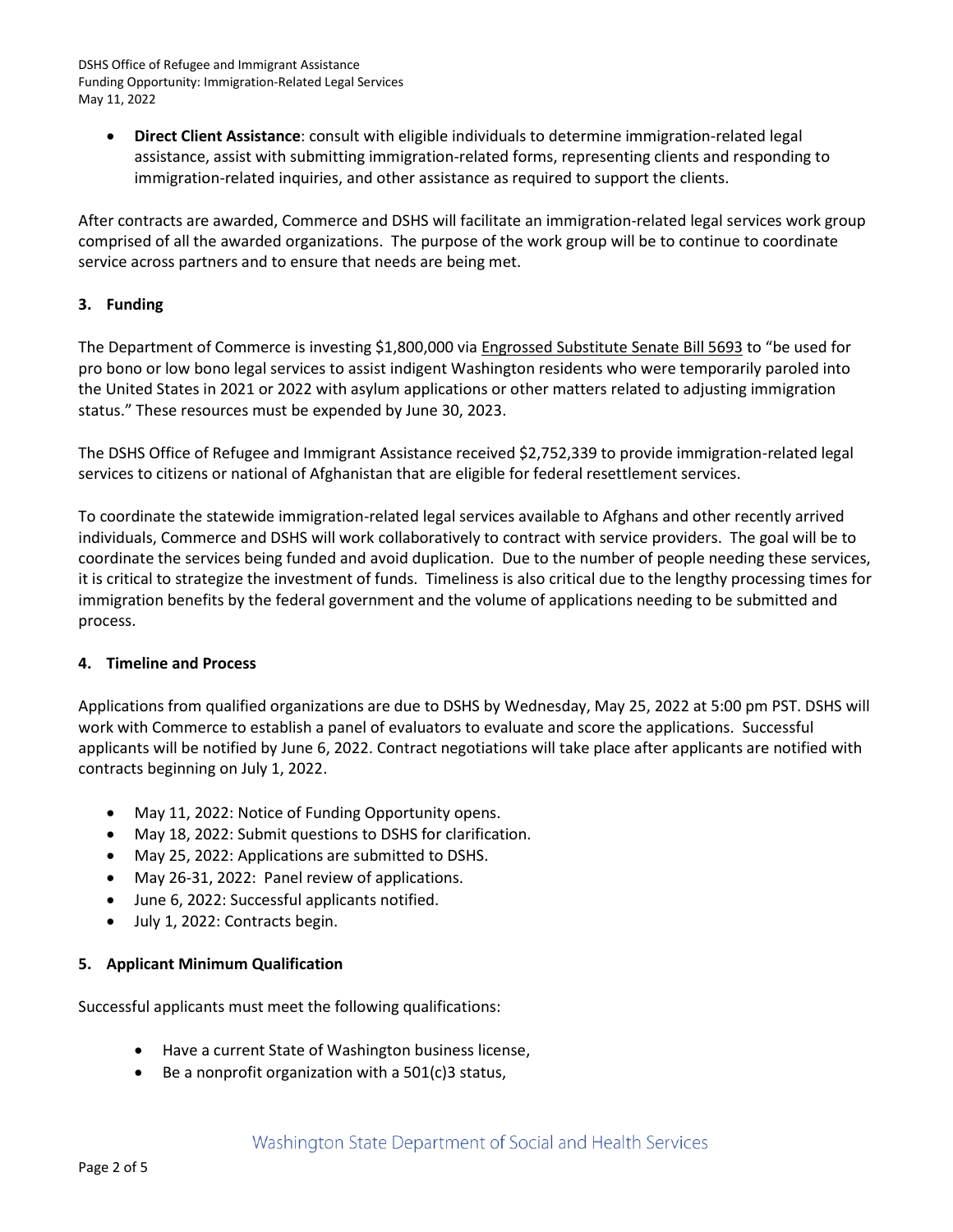DSHS Office of Refugee and Immigrant Assistance Funding Opportunity: Immigration-Related Legal Services May 11, 2022

- Have an active status as a "recognized organization" with the U.S. Department of Justice, Office of Legal Access Program (OLAP),
- Have at least two years of experience providing immigration-related legal services

#### **6. Washington's Priorities**

Commerce and DSHS intend to award contracts to multiple applicants that meet the minimum qualifications and fulfill all the service requirements. These contracts will begin no later than July 1, 2022. Commerce and DSHS welcome applications from all organizations, and reserves the right to conduct interviews and site-visits prior to making funding decisions.

#### **7. Application Submission Instructions**

Applications must be received no later than 5:00 pm on Wednesday, May 25, 2022.

Please send via email, subject line: Immigration-Related Legal Services – [Organization Name] to [oriainfo@dshs.wa.gov.](mailto:oriainfo@dshs.wa.gov)

All applications must:

- Be submitted via email only
- Be a document with no less than one inch margins, using Times New Roman or Calibri 12-point font
- Be limited to 8 pages, single spaced
- Respond to all questions in the same order with the same headings.
- Submit the attached cover sheet.
- The budget must be attached separately in Microsoft Excel.

#### **8. Immigration-Related Legal Services Application Requirements**

Please respond to the following questions in your application.

- A. Proposed services and work plan
	- 1. Describe what services your organization proposes to offer to support the effort to help Afghans and other immigrant to stabilize their immigration status. Please specify whether your plan serves Afghans resettled in Washington, Ukrainian humanitarian parolees, or another immigrant community.
	- 2. Describe how your organization will ensure language access for the specific community served. Indicate how your organization will ensure that services are culturally responsive and linguistically specific to the clients being served.
- B. Organizational capacity and experience:
	- 1. Describe your organizations experience in providing immigration-related legal services, include specific experience with asylum applications.
	- 2. Identify the number of full and part-time staff needed to work on this project. If your organization will need to hire additional staff, describe your plan to build staff capacity.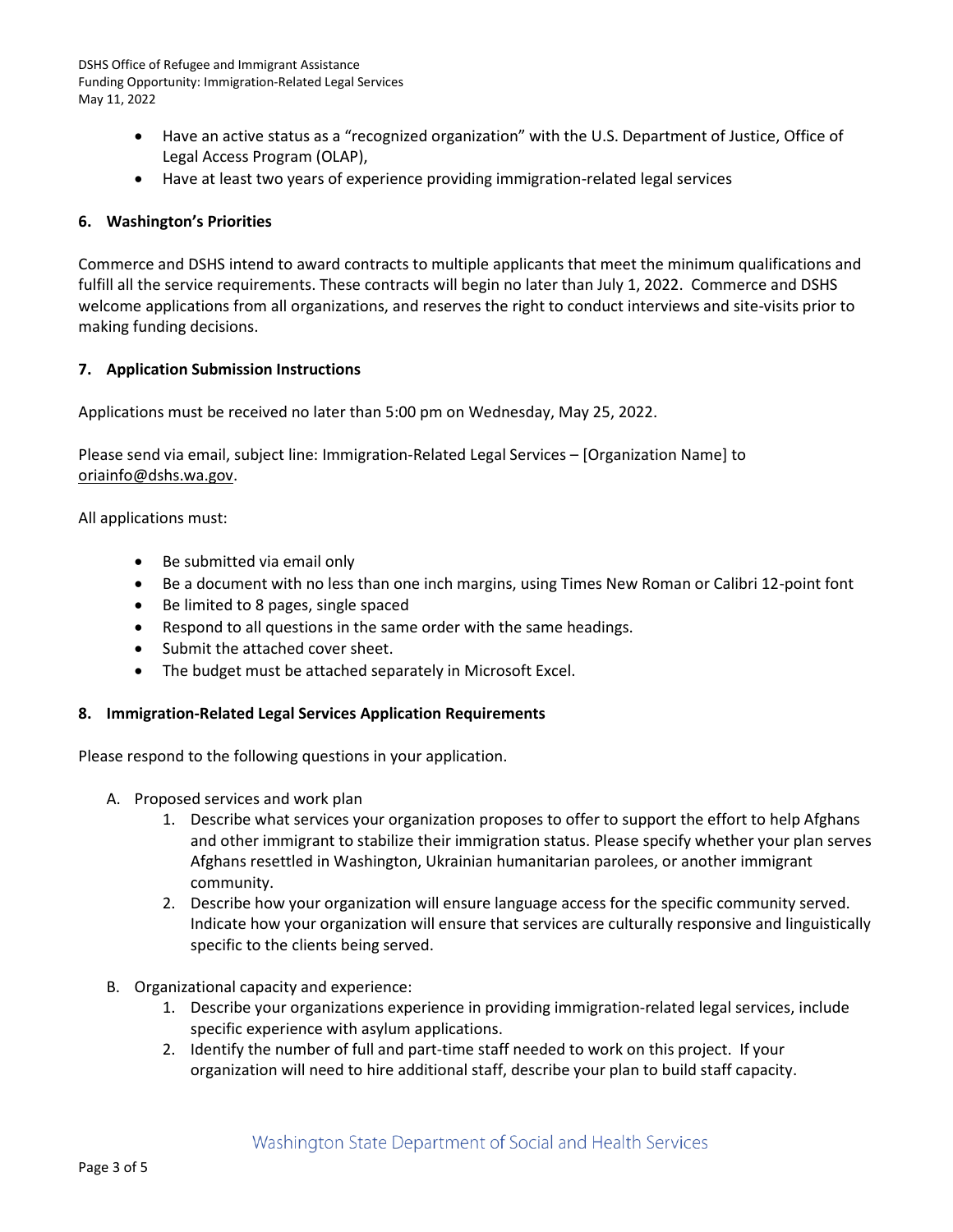- 3. Please identify the specific staff members that will be working on this project and their backgrounds and education, documenting evidence of immigration law experience.
- 4. Acknowledge that your organization is recognized by the Department of Justice and for how long.
- C. Project Schedule
	- 1. Include a timeline indicating how your organization will complete proposed services.
- D. Outcomes and Performance
	- 1. Estimate how many people your organization proposes to support through each proposed service. Identify estimated costs per client, metrics and expected outcomes. Describe your proposal for tracking client information.
- E. Budget
	- 1. Submit an estimate of cost for the services necessary to accomplish the proposed services in an Excel spreadsheet. The budget should include:
		- i. Direct staff costs
		- ii. Programmatic costs
		- iii. Administrative expenses

#### 9. **Communication and Questions**

Please submit any questions about the application or the project to *oriainfo@dshs.wa.gov* by May 18, 2022.